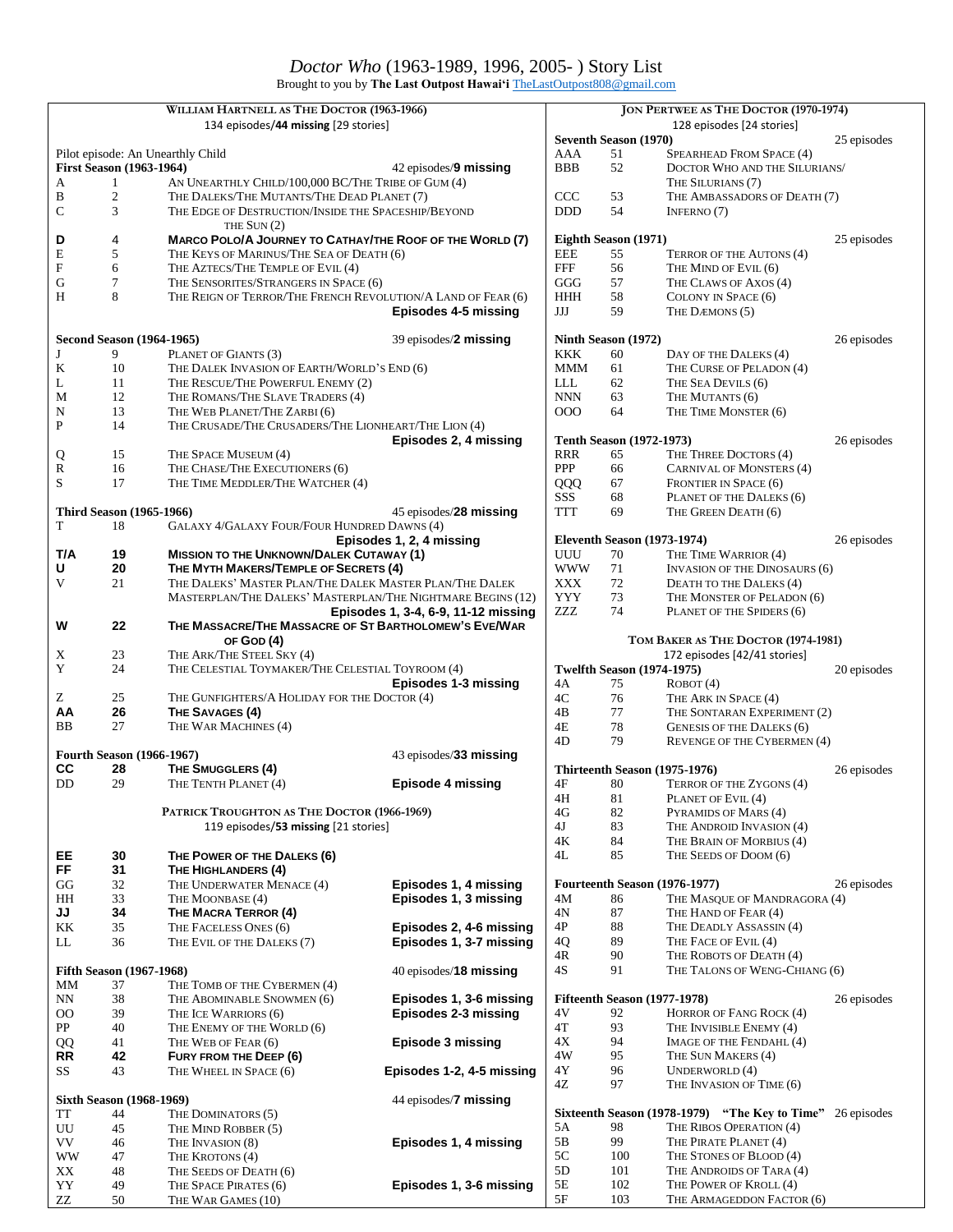### *Doctor Who* (1963-1989, 1996, 2005- ) Story List

Brought to you by **The Last Outpost Hawai'i** [TheLastOutpost808@gmail.com](mailto:TheLastOutpost808@gmail.com)

|               |                                 | Seventeenth Season (1979-1980)                        | 20 episodes              |                |                                   | Twenty-Fifth Season (1988-1989)         | 14 episodes                                |
|---------------|---------------------------------|-------------------------------------------------------|--------------------------|----------------|-----------------------------------|-----------------------------------------|--------------------------------------------|
| 5J            | 104                             | <b>DESTINY OF THE DALEKS (4)</b>                      |                          | 7H             | 152                               | REMEMBRANCE OF THE DALEKS (4)           |                                            |
| 5H            | 105                             | CITY OF DEATH (4)                                     |                          | 7L             | 153                               | THE HAPPINESS PATROL (3)                |                                            |
| $5G$          | 106                             | THE CREATURE FROM THE PIT (4)                         |                          | 7K             | 154                               | <b>SILVER NEMESIS (3)</b>               |                                            |
| 5K            | 107                             | NIGHTMARE OF EDEN (4)                                 |                          | 7 <sub>J</sub> | 155                               |                                         | THE GREATEST SHOW IN THE GALAXY (4)        |
| 5L            | 108                             | THE HORNS OF NIMON (4)                                |                          |                |                                   |                                         |                                            |
| 5M            | 109                             | SHADA (6 planned)                                     |                          |                | <b>Twenty-Sixth Season (1989)</b> |                                         | 14 episodes                                |
|               |                                 |                                                       |                          | 7N             | 156                               | <b>BATTLEFIELD</b> (4)                  |                                            |
|               |                                 | Eighteenth Season (1980-1981)                         | 28 episodes              | 7Q             | 157                               | GHOST LIGHT (3)                         |                                            |
| $5N$          | 110                             | THE LEISURE HIVE (4)                                  |                          | 7M             | 158                               | THE CURSE OF FENRIC (4)                 |                                            |
| 5Q            | 111                             | MEGLOS(4)                                             |                          | 7P             | 159                               | SURVIVAL (3)                            |                                            |
| $5R$          | 112                             | FULL CIRCLE (4)                                       |                          |                |                                   |                                         |                                            |
| $5\mathrm{P}$ | 113                             | STATE OF DECAY (4)                                    |                          |                |                                   | PAUL McGANN AS THE DOCTOR (1996)        |                                            |
| 5S            | 114                             | <b>WARRIORS' GATE (4)</b>                             |                          |                |                                   | 1 episode [1 story]                     |                                            |
| 5T            | 115                             | THE KEEPER OF TRAKEN (4)                              |                          |                |                                   |                                         |                                            |
| 5V            | 116                             | LOGOPOLIS (4)                                         |                          |                | <b>Television Movie (1996)</b>    |                                         | 1 episode (90 minutes)                     |
|               |                                 |                                                       |                          | <b>TVM</b>     | 160                               | <b>DOCTOR WHO</b>                       |                                            |
|               |                                 | K-9 AND COMPANY: A GIRL'S BEST FRIEND                 |                          |                |                                   |                                         |                                            |
|               |                                 |                                                       |                          |                |                                   |                                         | CHRISTOPHER ECCLESTON AS THE DOCTOR (2005) |
|               |                                 | PETER DAVISON AS THE DOCTOR (1982-1984)               |                          |                |                                   | 13 episodes [10 stories]                |                                            |
|               |                                 | 69 episodes [20 stories]                              |                          |                |                                   |                                         |                                            |
|               |                                 |                                                       |                          |                | First Series (2005)               |                                         | 13 episodes (45 minutes)                   |
|               | <b>Nineteenth Season (1982)</b> |                                                       | 26 episodes              | 1.1            | 161                               | <b>ROSE</b>                             |                                            |
| 5Z            | 117                             | CASTROVALVA(4)                                        |                          | 1.2            | 162                               | THE END OF THE WORLD                    |                                            |
| 5W            | 118                             | FOUR TO DOOMSDAY (4)                                  |                          | 1.3            | 163                               | THE UNQUIET DEAD                        |                                            |
| 5Y            | 119                             | KINDA(4)                                              |                          | 1.4            | 164                               | <b>ALIENS OF LONDON</b>                 |                                            |
| 5X            | 120                             | THE VISITATION (4)                                    |                          | 1.5            |                                   | <b>WORLD WAR THREE</b>                  |                                            |
| 6A            | 121                             | <b>BLACK ORCHID (2)</b>                               |                          |                |                                   |                                         |                                            |
| 6B            | 122                             | EARTHSHOCK (4)                                        |                          | 1.6<br>1.7     | 165                               | <b>DALEK</b>                            |                                            |
| 6C            | 123                             | TIME-FLIGHT (4)                                       |                          |                | 166                               | THE LONG GAME                           |                                            |
|               |                                 |                                                       |                          | 1.8            | 167                               | FATHER'S DAY                            |                                            |
|               |                                 |                                                       |                          | 1.9            | 168                               | THE EMPTY CHILD                         |                                            |
|               | <b>Twentieth Season (1983)</b>  |                                                       | 22 episodes              | 1.10           |                                   | THE DOCTOR DANCES                       |                                            |
| 6E            | 124                             | ARC OF INFINITY (4)                                   |                          | 1.11           | 169                               | <b>BOOM TOWN</b>                        |                                            |
| 6D            | 125                             | SNAKEDANCE (4)                                        |                          | 1.12           | 170                               | <b>BAD WOLF</b>                         |                                            |
| 6F            | 126                             | MAWDRYN UNDEAD (4)                                    |                          | 1.13           |                                   | THE PARTING OF THE WAYS                 |                                            |
| 6G            | 127                             | TERMINUS (4)                                          |                          |                |                                   |                                         |                                            |
| 6H            | 128                             | ENLIGHTENMENT (4)                                     |                          |                |                                   | DAVID TENNANT AS THE DOCTOR (2005-2010) |                                            |
| 6J            | 129                             | THE KING'S DEMONS (2)                                 |                          |                |                                   | 47 episodes [37 stories]                |                                            |
|               |                                 | <b>Twentieth Anniversary Special (1983)</b>           | 1 episode (90 minutes)   |                |                                   |                                         |                                            |
|               |                                 |                                                       |                          |                |                                   |                                         |                                            |
| 6K            | 130                             | THE FIVE DOCTORS (1)                                  |                          | <b>CIN</b>     |                                   | <b>DOCTOR WHO CHILDREN IN NEED</b>      |                                            |
|               |                                 |                                                       |                          |                | <b>Christmas Special (2005)</b>   |                                         | 1 episode (59 minutes)                     |
|               |                                 | <b>Twenty-First Season (1984)</b>                     | 24 episodes              | 2.X            | 171                               | THE CHRISTMAS INVASION                  |                                            |
| 6L            | 131                             | <b>WARRIORS OF THE DEEP (4)</b>                       |                          |                | Second Series (2006)              |                                         | 14 episodes (45 minutes)                   |
| 6M            | 132                             | THE AWAKENING (2)                                     |                          | 2.1            | 172                               | <b>NEW EARTH</b>                        |                                            |
| 6N            | 133                             | FRONTIOS (4)                                          |                          | 2.2            | 173                               |                                         |                                            |
| 6P            | 134                             | RESURRECTION OF THE DALEKS (2-45 minutes)             |                          | 2.3            | 174                               | TOOTH AND CLAW<br><b>SCHOOL REUNION</b> |                                            |
| 6Q            | 135                             | PLANET OF FIRE (4)                                    |                          | 2.4            | 175                               | THE GIRL IN THE FIREPLACE               |                                            |
| 6R            | 136                             | THE CAVES OF ANDROZANI (4)                            |                          |                |                                   |                                         |                                            |
|               |                                 |                                                       |                          | 2.5            | 176                               | <b>RISE OF THE CYBERMEN</b>             |                                            |
|               |                                 | COLIN BAKER AS THE DOCTOR (1984-1986)                 |                          | 2.6            |                                   | THE AGE OF STEEL                        |                                            |
|               |                                 |                                                       |                          | 2.7            | 177                               | THE IDIOT'S LANTERN                     |                                            |
|               |                                 | 31 episodes [11/8 stories]                            |                          | 2.8            | 178                               | THE IMPOSSIBLE PLANET                   |                                            |
|               |                                 |                                                       |                          | 2.9            |                                   | THE SATAN PIT                           |                                            |
| 6S            | 137                             | THE TWIN DILEMMA (4)                                  |                          | 2.10           | 179                               | LOVE & MONSTERS                         |                                            |
|               |                                 |                                                       |                          | 2.11           | 180                               | <b>FEAR HER</b>                         |                                            |
|               |                                 | <b>Twenty-Second Season (1985)</b>                    | 13 episodes (45 minutes) | 2.12           | 181                               | <b>ARMY OF GHOSTS</b>                   |                                            |
| 6T            | 138                             | <b>ATTACK OF THE CYBERMEN (2)</b>                     |                          | 2.13           |                                   | <b>DOOMSDAY</b>                         |                                            |
| 6V            | 139                             | <b>VENGEANCE ON VAROS (2)</b>                         |                          |                |                                   |                                         |                                            |
| 6X            | 140                             | THE MARK OF THE RANI (2)                              |                          |                | <b>Christmas Special (2006)</b>   |                                         | 1 episode (60 minutes)                     |
| 6W            | 141                             | THE TWO DOCTORS (3)                                   |                          | 3.X            | 182                               | THE RUNAWAY BRIDE                       |                                            |
| 6Y            | 142                             | TIMELASH <sub>(2)</sub>                               |                          |                | Third Series (2007)               |                                         | 13 episodes (45 minutes)                   |
| 6Z            | 143                             | <b>REVELATION OF THE DALEKS (2)</b>                   |                          | 3.1            | 183                               | <b>SMITH AND JONES</b>                  |                                            |
|               |                                 |                                                       |                          | 3.2            | 184                               | THE SHAKESPEARE CODE                    |                                            |
|               |                                 | <b>Twenty-Third Season (1986)</b>                     | 14 episodes              | 3.3            | 185                               | <b>GRIDLOCK</b>                         |                                            |
| 7Α            | 144                             | THE TRIAL OF A TIME LORD (THE MYSTERIOUS PLANET)      |                          | 3.4            | 186                               | <b>DALEKS IN MANHATTAN</b>              |                                            |
| 7B            | 145                             | THE TRIAL OF A TIME LORD (MINDWARP)                   |                          | 3.5            |                                   | <b>EVOLUTION OF THE DALEKS</b>          |                                            |
| $7\mathrm{C}$ | 146                             | THE TRIAL OF A TIME LORD (TERROR OF THE VERVOIDS)     |                          | 3.6            | 187                               | THE LAZARUS EXPERIMENT                  |                                            |
| $7\mathrm{C}$ | 147                             | THE TRIAL OF A TIME LORD (THE ULTIMATE FOE/TIME INC.) |                          | 3.7            | 188                               | 42                                      |                                            |
|               |                                 |                                                       |                          | 3.8            | 189                               | <b>HUMAN NATURE</b>                     |                                            |
|               |                                 | SYLVESTER McCOY AS THE DOCTOR (1987-1989, 1996)       |                          | 3.9            |                                   | THE FAMILY OF BLOOD                     |                                            |
|               |                                 | 42 episodes [12 stories]                              |                          | 3.10           | 190                               | <b>BLINK</b>                            |                                            |
|               |                                 |                                                       |                          | 3.11           | 191                               | <b>UTOPIA</b>                           |                                            |
|               |                                 | <b>Twenty-Fourth Season (1987)</b>                    | 14 episodes              | 3.12           | 192                               | THE SOUND OF DRUMS                      |                                            |
| 7D            | 148                             | TIME AND THE RANI (4)                                 |                          | 3.13           |                                   | LAST OF THE TIME LORDS (52 minutes)     |                                            |
| 7E            | 149                             | PARADISE TOWERS (4)                                   |                          |                |                                   |                                         |                                            |
| $7\mathrm{F}$ | 150                             | DELTA AND THE BANNERMEN (3)                           |                          | CIN2           |                                   | <b>TIME CRASH</b>                       |                                            |
| $7\mathrm{G}$ | 151                             | DRAGONFIRE (3)                                        |                          | 4.X            | <b>Christmas Special (2007)</b>   |                                         | 1 episode (71 minutes)                     |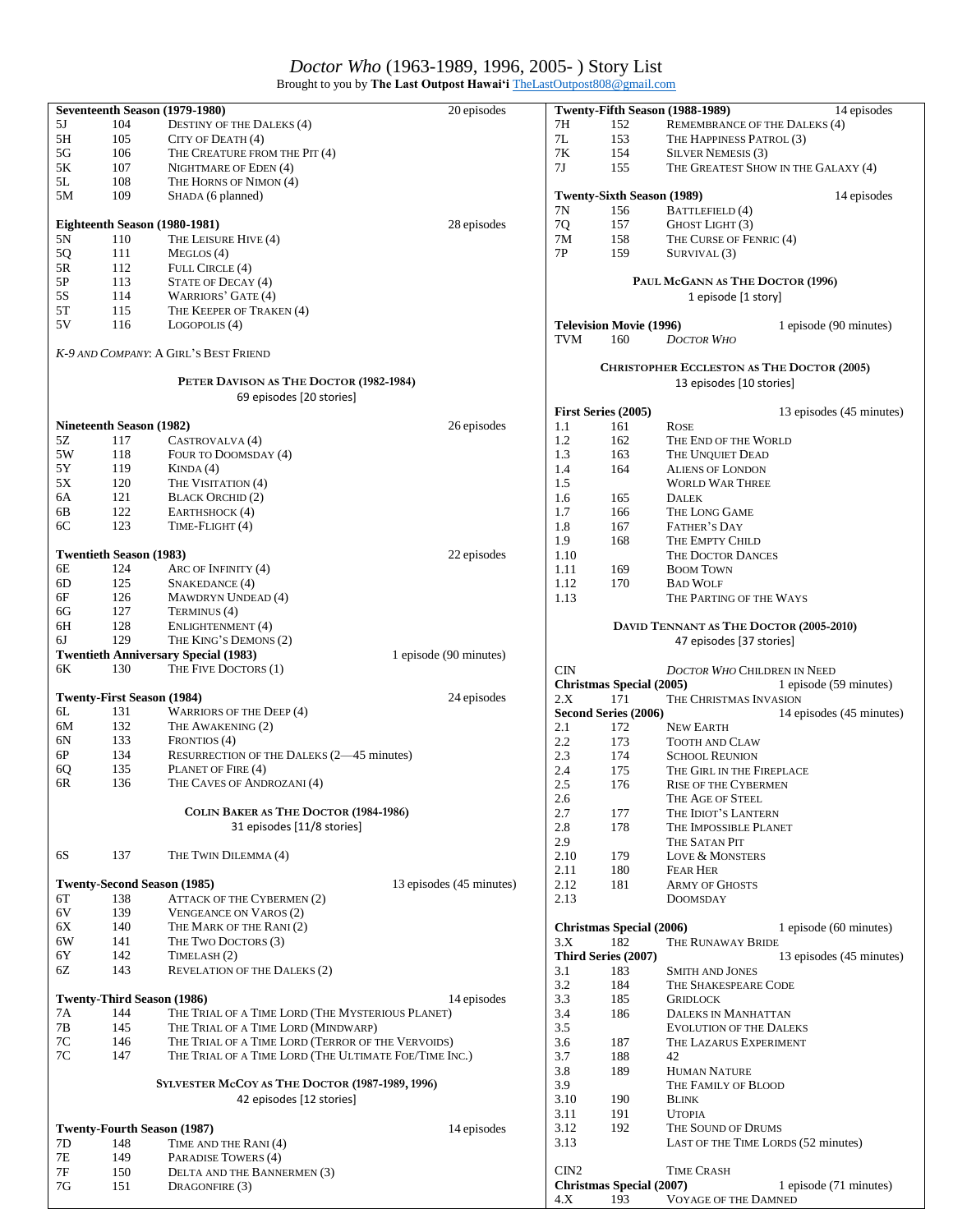## *Doctor Who* (1963-1989, 1996, 2005- ) Story List

Brought to you by **The Last Outpost Hawai'i** [TheLastOutpost808@gmail.com](mailto:TheLastOutpost808@gmail.com)

|      | <b>Fourth Series (2008)</b>       |                                          | 13 episodes (45 minutes) | 3.4             | 233                             | THE POWER OF THREE                                                     |
|------|-----------------------------------|------------------------------------------|--------------------------|-----------------|---------------------------------|------------------------------------------------------------------------|
| 4.1  | 194                               | PARTNERS IN CRIME (50 minutes)           |                          | 3.5             | 234                             | THE ANGELS TAKE MANHATTAN                                              |
| 4.3  | 195                               | THE FIRES OF POMPEII (50 minutes)        |                          |                 |                                 | THE GREAT DETECTIVE                                                    |
| 4.2  | 196                               | PLANET OF THE OOD                        |                          |                 |                                 | <b>VASTRA INVESTIGATES</b>                                             |
|      |                                   |                                          |                          |                 |                                 |                                                                        |
| 4.4  | 197                               | THE SONTARAN STRATAGEM                   |                          | 3.6             | 235                             | <b>THE SNOWMEN</b>                                                     |
| 4.5  |                                   | THE POISON SKY                           |                          | 3.7             | 236                             | THE BELLS OF SAINT JOHN                                                |
| 4.6  | 198                               | THE DOCTOR'S DAUGHTER                    |                          | 3.8             | 237                             | THE RINGS OF AKHATEN                                                   |
| 4.7  | 199                               | THE UNICORN AND THE WASP                 |                          | 3.9             | 238                             | <b>COLD WAR</b>                                                        |
| 4.9  | 200                               | <b>SILENCE IN THE LIBRARY</b>            |                          | 3.10            | 239                             | <b>HIDE</b>                                                            |
| 4.10 |                                   | <b>FOREST OF THE DEAD</b>                |                          | 3.11            | 240                             | JOURNEY TO THE CENTRE OF THE TARDIS                                    |
|      |                                   |                                          |                          |                 |                                 |                                                                        |
| 4.8  | 201                               | <b>MIDNIGHT</b>                          |                          | 3.12            | 241                             | THE CRIMSON HORROR                                                     |
| 4.11 | 202                               | TURN LEFT (50 minutes)                   |                          | 3.13            | 242                             | NIGHTMARE IN SILVER                                                    |
| 4.12 | 203                               | THE STOLEN EARTH                         |                          |                 |                                 | <b>SHE SAID, HE SAID</b>                                               |
| 4.13 |                                   | JOURNEY'S END (65 minutes)               |                          | 3.14            | 243                             | THE NAME OF THE DOCTOR                                                 |
|      |                                   |                                          |                          |                 |                                 |                                                                        |
|      |                                   |                                          |                          |                 |                                 |                                                                        |
|      | Specials (2008-2010)              |                                          | 5 episodes (60 minutes)  | Specials (2013) |                                 | 2 episodes                                                             |
| 4.14 | 204                               | THE NEXT DOCTOR (65 minutes)             |                          |                 |                                 | THE NIGHT OF THE DOCTOR                                                |
| 4.15 | 205                               | PLANET OF THE DEAD                       |                          |                 |                                 | THE LAST DAY                                                           |
| 4.16 | 206                               | THE WATERS OF MARS                       |                          |                 | 244                             | THE DAY OF THE DOCTOR (75 minutes)                                     |
| 4.17 | 207                               | THE END OF TIME<br>Part One              |                          |                 | 245                             | THE TIME OF THE DOCTOR (60 minutes)                                    |
| 4.18 |                                   | Part Two (75 minutes)<br>THE END OF TIME |                          |                 |                                 |                                                                        |
|      |                                   |                                          |                          |                 |                                 |                                                                        |
|      |                                   |                                          |                          |                 |                                 | PETER CAPALDI AS THE DOCTOR (2014-)                                    |
|      |                                   | MATT SMITH AS THE DOCTOR (2010-2013)     |                          |                 | Eighth Series (2014)            | 12 episodes (45 minutes)                                               |
|      |                                   | 44 episodes [38/39 stories]              |                          |                 | 246                             | DEEP BREATH (75 minutes)                                               |
|      | Fifth Series (2010)               |                                          | 13 episodes (45 minutes) |                 | 247                             | <b>INTO THE DALEK</b>                                                  |
| 1.1  | 208                               | THE ELEVENTH HOUR (60 minutes)           |                          |                 | 248                             | <b>ROBOT OF SHERWOOD</b>                                               |
|      |                                   |                                          |                          |                 | 249                             |                                                                        |
| 1.2  | 209                               | <b>THE BEAST BELOW</b>                   |                          |                 |                                 | <b>LISTEN</b>                                                          |
| 1.3  | 210                               | <b>VICTORY OF THE DALEKS</b>             |                          |                 | 250                             | <b>TIME HEIST</b>                                                      |
| 1.4  | 211                               | THE TIME OF ANGELS                       |                          |                 | 251                             | THE CARETAKER                                                          |
| 1.5  |                                   | <b>FLESH AND STONE</b>                   |                          |                 | 252                             | <b>KILL THE MOON</b>                                                   |
| 1.6  | 212                               | THE VAMPIRES OF VENICE                   |                          |                 | 253                             | MUMMY ON THE ORIENT EXPRESS                                            |
|      |                                   |                                          |                          |                 | 254                             | <b>FLATLINE</b>                                                        |
| 1.7  | 213                               | AMY'S CHOICE                             |                          |                 |                                 |                                                                        |
| 1.8  | 214                               | THE HUNGRY EARTH                         |                          |                 | 255                             | IN THE FOREST OF THE NIGHT                                             |
| 1.9  |                                   | <b>COLD BLOOD</b>                        |                          |                 | 256                             | <b>DARK WATER</b>                                                      |
| 1.10 | 215                               | <b>VINCENT AND THE DOCTOR</b>            |                          |                 |                                 | <b>DEATH IN HEAVEN</b>                                                 |
| 1.11 | 216                               | <b>THE LODGER</b>                        |                          |                 |                                 |                                                                        |
| 1.12 | 217                               | THE PANDORICA OPENS                      |                          |                 | <b>Christmas Special (2014)</b> | 1 episode (57 minutes)                                                 |
|      |                                   |                                          |                          |                 | 257                             | <b>LAST CHRISTMAS</b>                                                  |
| 1.13 |                                   | THE BIG BANG                             |                          |                 |                                 |                                                                        |
|      |                                   |                                          |                          |                 |                                 |                                                                        |
|      |                                   |                                          |                          |                 |                                 |                                                                        |
|      | <b>Christmas Special (2010)</b>   |                                          | 1 episode (60 minutes)   |                 | Ninth Series (2015)             | 13 episodes (45 minutes)                                               |
|      | 218                               |                                          |                          |                 | 258                             | THE MAGICIAN'S APPRENTICE                                              |
|      |                                   | A CHRISTMAS CAROL                        |                          |                 |                                 |                                                                        |
|      |                                   | <b>SPACE</b>                             |                          |                 |                                 | THE WITCH'S FAMILIAR                                                   |
|      |                                   | <b>TIME</b>                              |                          |                 | 259                             | TBA                                                                    |
|      | Sixth Series (2011)               |                                          | 13 episodes (45 minutes) |                 |                                 | <b>TBA</b>                                                             |
| 2.1  | 219                               | THE IMPOSSIBLE ASTRONAUT                 |                          |                 | 260                             | THE GIRL WHO DIED                                                      |
| 2.2  |                                   | DAY OF THE MOON                          |                          |                 |                                 | THE WOMAN WHO LIVED                                                    |
|      | 220                               |                                          |                          |                 |                                 |                                                                        |
| 2.9  |                                   | THE CURSE OF THE BLACK SPOT              |                          |                 |                                 |                                                                        |
| 2.3  | 221                               | THE DOCTOR'S WIFE                        |                          |                 | RST OUTPUS                      | <b>NOTES</b>                                                           |
| 2.5  | 222                               | THE REBEL FLESH                          |                          |                 |                                 | 1. A total of 10 stories from the first six                            |
| 2.6  |                                   | THE ALMOST PEOPLE                        |                          |                 |                                 | seasons (1963-1969) are missing all of their                           |
| 2.7  | 223                               | A GOOD MAN GOES TO WAR                   |                          |                 |                                 | episodes. Six of these completely missing                              |
| 2.8  |                                   | LET'S KILL HITLER                        |                          |                 |                                 | stories are from the William Hartnell era,                             |
| 2.4  | 224                               | <b>NIGHT TERRORS</b>                     |                          |                 |                                 |                                                                        |
|      |                                   |                                          |                          |                 |                                 | and four are from the Patrick Troughton                                |
| 2.10 | 225                               | THE GIRL WHO WAITED                      |                          |                 |                                 | era.                                                                   |
| 2.11 | 226                               | THE GOD COMPLEX                          |                          |                 |                                 | 2. As of 25 December 2014, there are a total of 813 episodes of Doctor |
| 2.12 | 227                               | <b>CLOSING TIME</b>                      |                          |                 |                                 | Who. 97 are missing, leaving a total of 716 episodes extant.           |
| 2.13 | 228                               | THE WEDDING OF RIVER SONG                |                          |                 |                                 |                                                                        |
|      |                                   | <b>DEATH IS THE ONLY ANSWER</b>          |                          |                 |                                 | Depending on how they are counted, these 813 episodes comprise a       |
|      |                                   | NIGHT AND THE DOCTOR: BAD NIGHT          |                          |                 |                                 | total of 257 stories (or 253 stories excluding "Shada", counting "The  |
|      |                                   |                                          |                          |                 |                                 | Trial of a Time Lord" as one story, and counting "A Good Man Goes to   |
|      |                                   | NIGHT AND THE DOCTOR: GOOD NIGHT         |                          |                 |                                 | War" and "Let's Kill Hitler" as two separate stories.)                 |
|      |                                   | NIGHT AND THE DOCTOR: FIRST NIGHT        |                          |                 |                                 |                                                                        |
|      |                                   | NIGHT AND THE DOCTOR: LAST NIGHT         |                          | 3. Spinoffs:    |                                 |                                                                        |
|      |                                   | NIGHT AND THE DOCTOR: UP ALL NIGHT       |                          | $\bullet$       |                                 | Dr. Who and the Daleks (1965)                                          |
|      |                                   |                                          |                          |                 |                                 | Daleks' Invasion Earth 2150 A.D. (1966)                                |
|      |                                   |                                          |                          |                 |                                 | Feature films with Peter Cushing as Dr. Who                            |
|      | <b>Christmas Special (2011)</b>   |                                          | 1 episode (60 minutes)   | $\bullet$       |                                 |                                                                        |
|      | 229                               | THE DOCTOR, THE WIDOW AND THE WARDROBE   |                          |                 |                                 | Torchwood (four seasons aired between 2006 and 2011)                   |
|      |                                   | <b>GOOD AS GOLD</b>                      |                          |                 |                                 | A slightly more adult-themed spinoff series featuring Captain Jack     |
|      |                                   | POND LIFE: APRIL                         |                          |                 |                                 | Harkness (John Barrowman). All 41 episodes are available on            |
|      |                                   | POND LIFE: MAY                           |                          |                 |                                 | Netflix and Hulu, as of 1 July 2015.                                   |
|      |                                   | POND LIFE: JUNE                          |                          | $\bullet$       |                                 | The Sarah Jane Adventures (2007-2011)                                  |
|      |                                   | POND LIFE: JULY                          |                          |                 |                                 |                                                                        |
|      |                                   |                                          |                          |                 |                                 | Sarah Jane finally got her own spinoff series. All 53 episodes are     |
|      |                                   | POND LIFE: AUGUST                        |                          |                 |                                 | available on Hulu, as of 1 July 2015.                                  |
|      |                                   |                                          |                          |                 |                                 |                                                                        |
|      | <b>Seventh Series (2012-2013)</b> |                                          | 14 episodes (45 minutes) |                 |                                 | <b>KEY</b>                                                             |
| 3.1  | 230                               | <b>ASYLUM OF THE DALEKS</b>              |                          |                 |                                 | Boldface Arial Font = Episodes/stories missing from the                |
| 3.2  | 231                               | <b>DINOSAURS ON A SPACESHIP</b>          |                          |                 |                                 | BBC Archives as of 1 July 2015.                                        |